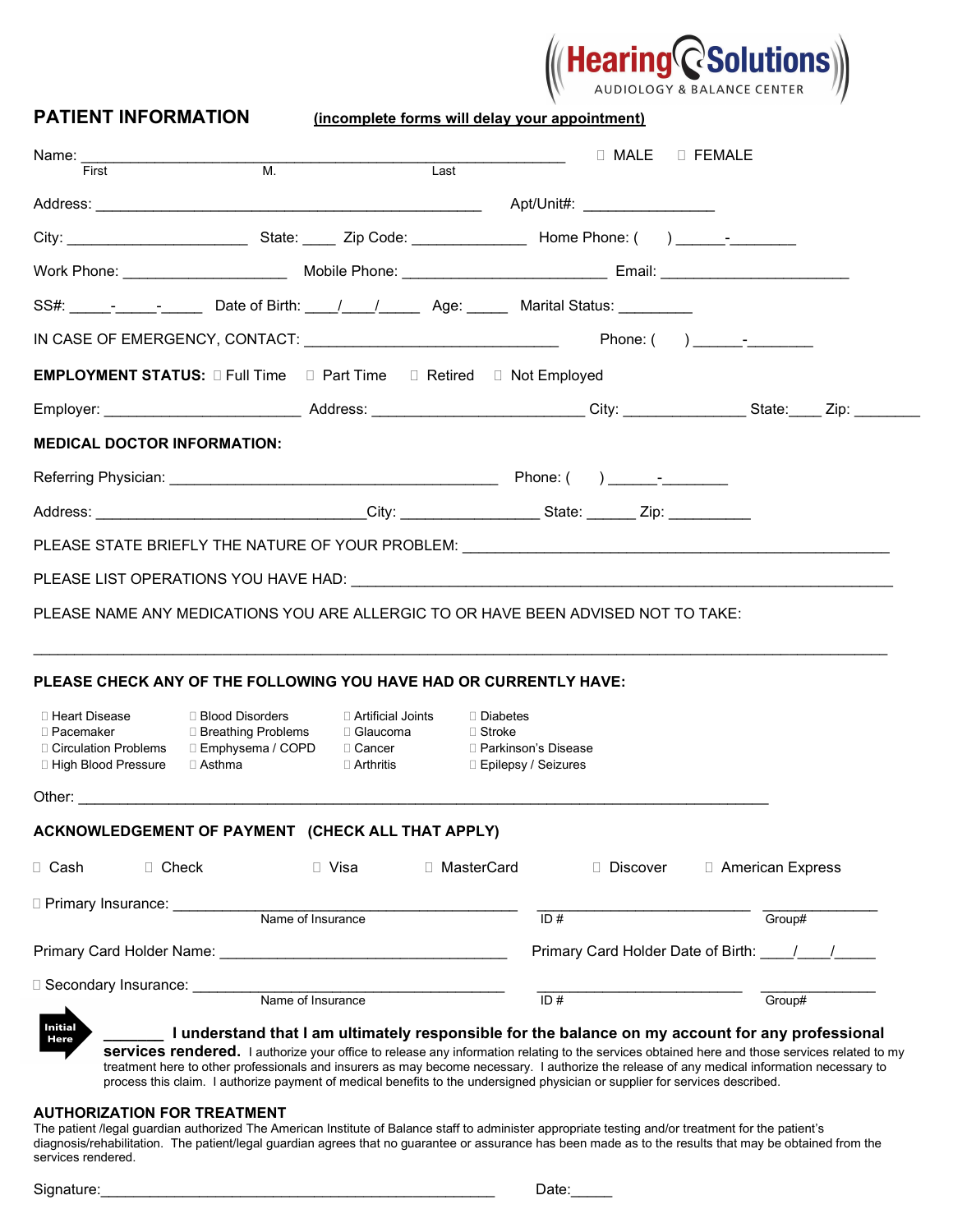

# PATIENT QUESTIONNAIRE

|                                                                                                                         |              |                                                                                                                                                                                                                                                                                                                                                                                                                                                          |                          | Please spend a few minutes answering the questions regarding your history and symptoms. Answer the<br>questions to the best of your ability but please be assured that how you answer will not affect your evaluation. |  |
|-------------------------------------------------------------------------------------------------------------------------|--------------|----------------------------------------------------------------------------------------------------------------------------------------------------------------------------------------------------------------------------------------------------------------------------------------------------------------------------------------------------------------------------------------------------------------------------------------------------------|--------------------------|------------------------------------------------------------------------------------------------------------------------------------------------------------------------------------------------------------------------|--|
|                                                                                                                         |              | How or when did your problem first occur?                                                                                                                                                                                                                                                                                                                                                                                                                |                          |                                                                                                                                                                                                                        |  |
|                                                                                                                         |              | How long did it last?                                                                                                                                                                                                                                                                                                                                                                                                                                    |                          |                                                                                                                                                                                                                        |  |
|                                                                                                                         |              | the first box for YES or the second box for NO to describe your feelings most accurately.                                                                                                                                                                                                                                                                                                                                                                |                          | I. Do you experience any of the following sensations? Please read the entire list first. Then put an 'x' in either                                                                                                     |  |
| <b>YES</b><br><b>NO</b><br>$\Box$<br>□<br>□<br>$\Box$<br>П<br>□<br>□<br>$\Box$<br>П<br>$\Box$<br>$\Box$<br>ΙI           |              | Do you have migraine headaches?<br>Did you have any injuries to your head? When? ___________________________________<br>If you received a head injury, were you unconscious?<br>Have you ever had a neck injury?<br>Have you ever fallen? How many times?<br>Where? $\qquad \qquad$                                                                                                                                                                      |                          |                                                                                                                                                                                                                        |  |
| □<br>$\Box$                                                                                                             |              | Are you afraid of falling?<br>Do you take any medications regularly? (i.e. tranquilizers, oral contraceptives, barbiturates,<br>antibiotics, thyroid)                                                                                                                                                                                                                                                                                                    |                          |                                                                                                                                                                                                                        |  |
|                                                                                                                         | Medication   | Dosage(mg)/Route<br>(mouth, inhaled, injection)                                                                                                                                                                                                                                                                                                                                                                                                          | Frequency<br>(How Often) | Purpose/Reason for<br>Medication                                                                                                                                                                                       |  |
| □<br>$\Box$<br>□<br>$\Box$                                                                                              |              | Do you use alcohol?<br>Do you smoke? How much?                                                                                                                                                                                                                                                                                                                                                                                                           |                          |                                                                                                                                                                                                                        |  |
| <b>YES</b><br>N <sub>O</sub><br>$\Box$<br>$\Box$<br>ΙI<br>$\Box$<br>П<br>$\Box$<br>□<br>$\Box$<br>$\Box$<br>$\Box$<br>□ | If so, when? | II. If you have dizziness, please check the box YES, and fill in the blank spaces.<br>My dizziness is constant?<br>My dizziness is intermittent? How often?<br>Do you have any warning that the attack is about to start?<br>Is the dizziness provoked by head/body movement? If so, which direction?<br>Is the dizziness better or worse at any particular time of the day?<br>Do you know of anything that will stop your dizziness or make it better? |                          |                                                                                                                                                                                                                        |  |
| $\Box$<br>$\Box$                                                                                                        |              | Do you know of anything that will make your dizziness worse?                                                                                                                                                                                                                                                                                                                                                                                             |                          |                                                                                                                                                                                                                        |  |
| $\Box$<br>$\Box$                                                                                                        |              | Do you know any possible cause of your dizziness?                                                                                                                                                                                                                                                                                                                                                                                                        |                          |                                                                                                                                                                                                                        |  |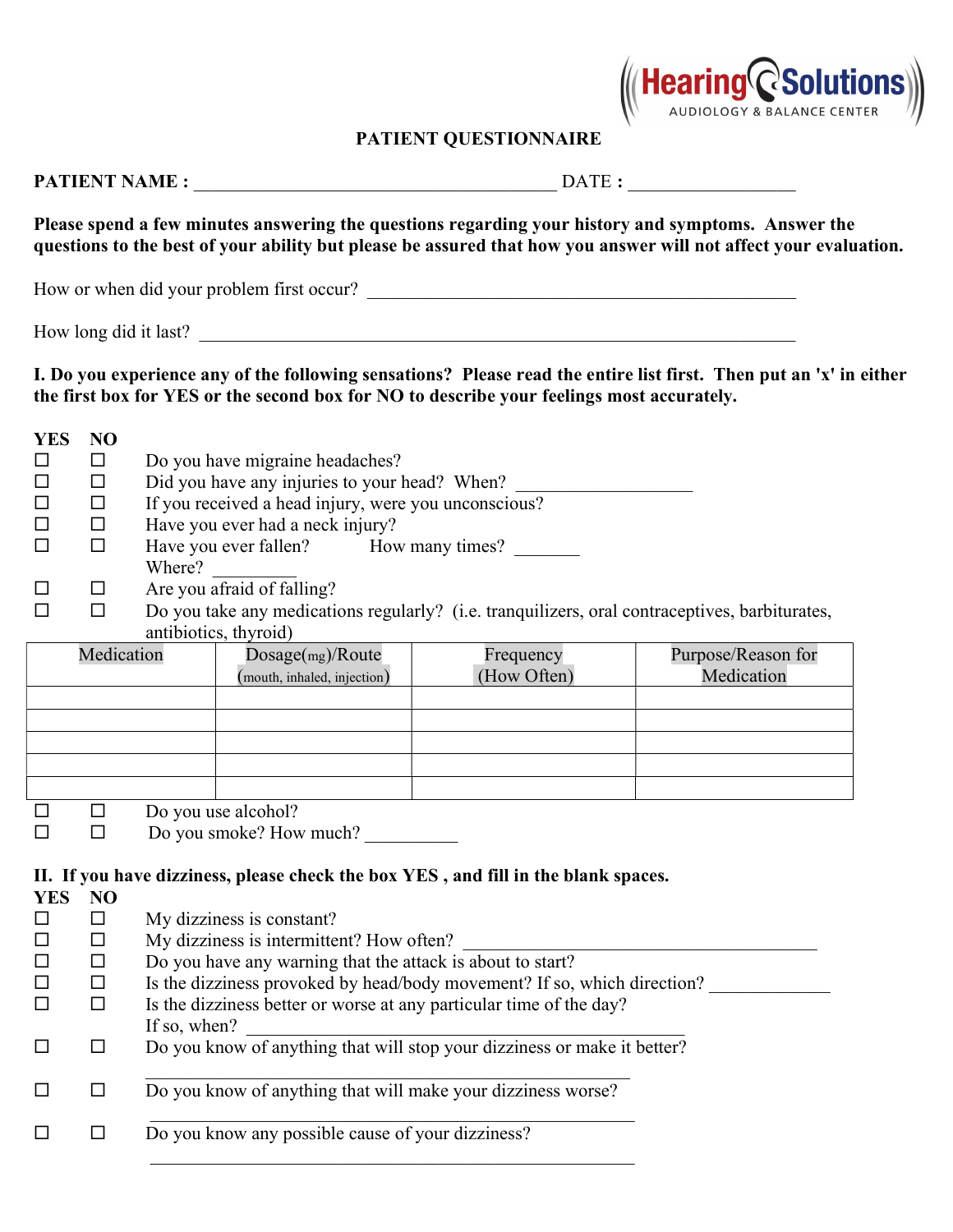

## ІІІ. Do you experience any of the following sensations? Please read the entire list first then check the box for either YES or NO to describe your feelings most accurately.

| <b>YES</b> | N <sub>O</sub> |                                                                                               |
|------------|----------------|-----------------------------------------------------------------------------------------------|
|            | $\Box$         | Light headedness?                                                                             |
|            | $\Box$         | Blacking out or loss of consciousness?                                                        |
|            | ⊔              | Objects spinning or turning around you?                                                       |
|            | ⊔              | Sensation that you are turning or spinning inside, with outside objects remaining stationary? |
|            | □              | Tendency to fall to the right or left?                                                        |
|            | □              | Tendency to fall forward or backward?                                                         |
|            | $\Box$         | Loss of balance when walking veering to the right?                                            |
|            | ⊔              | Loss of balance when walking veering to the left?                                             |
|            | ⊔              | Do you have problems turning to one side or the other?                                        |
|            | $\Box$         | Nausea or vomiting?                                                                           |
|            |                | Pressure in the head?                                                                         |

## ІV. Have you ever experienced any of the following symptoms? Please check the box for either YES or NO and circle if Constant or if In Episodes.

| <b>YES</b> | NO. |                                     |          |             |
|------------|-----|-------------------------------------|----------|-------------|
|            |     | Double vision?                      | Constant | In Episodes |
|            | П   | Blurred vision or blindness?        | Constant | In Episodes |
|            | ⊔   | Spots before your eyes?             | Constant | In Episodes |
|            | ⊔   | Numbness of face, arms or legs?     | Constant | In Episodes |
|            |     | Weakness in arms or legs?           | Constant | In Episodes |
|            |     | Confusion or loss of consciousness? | Constant | In Episodes |

V. Do you have any of the following symptoms? Please check the box for either YES or NO and circle the ear involved.

| <b>YES</b> | N <sub>O</sub> |                                                                          |                  |           |                        |
|------------|----------------|--------------------------------------------------------------------------|------------------|-----------|------------------------|
|            |                | Difficulty in hearing?                                                   | <b>Both Ears</b> | Right Ear | Left Ear               |
|            |                |                                                                          | $\Box$ Gradual   |           | $\square$ Sudden onset |
|            |                | Does the hearing change with your symptoms? If so, how?                  |                  |           |                        |
|            |                | Noise in your ears?                                                      | <b>Both Ears</b> | Right Ear | Left Ear               |
|            |                | Describe the noise?                                                      |                  |           |                        |
|            |                | Does the noise change with your symptoms? If so, how?                    |                  |           |                        |
| $\Box$     | ப              | History of noise exposure? Type: Military, Firearms, Music, Construction |                  |           |                        |
|            | ப              | Fullness or stuffiness in your ears?                                     | <b>Both Ears</b> | Right Ear | Left Ear               |
|            |                | Does this change when you are dizzy?                                     |                  |           |                        |
|            | ⊔              | Pain in your ears?                                                       | <b>Both Ears</b> | Right Ear | Left Ear               |
|            |                | Discharge from your ears?                                                | <b>Both Ears</b> | Right Ear | Left Ear               |
|            |                |                                                                          |                  |           |                        |